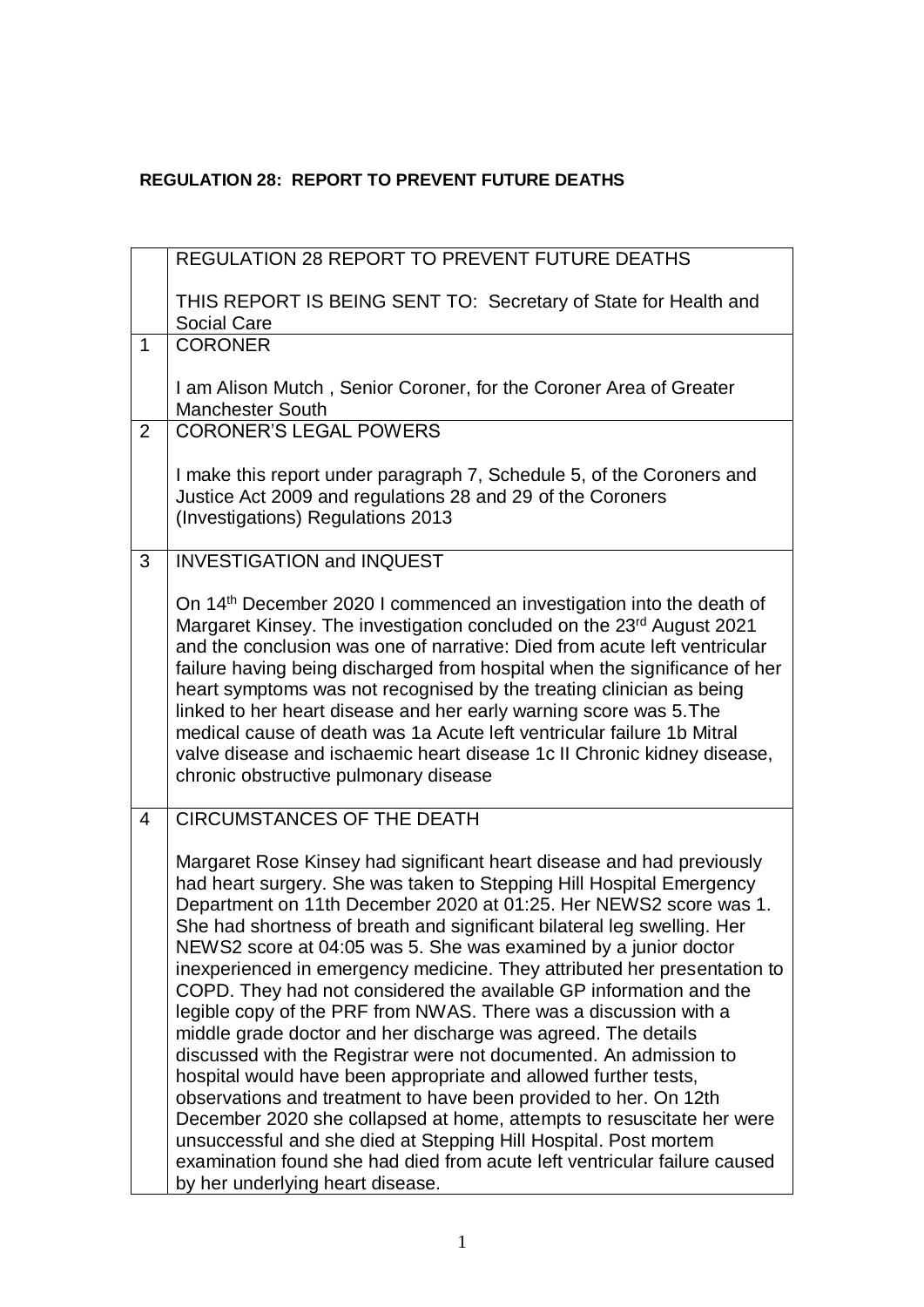| 5              | <b>CORONER'S CONCERNS</b>                                                                                                                                                                                                                                                                                                                                                                                                                                                                                                                                                                                                                                                                                                                                                                                                                                                                                    |
|----------------|--------------------------------------------------------------------------------------------------------------------------------------------------------------------------------------------------------------------------------------------------------------------------------------------------------------------------------------------------------------------------------------------------------------------------------------------------------------------------------------------------------------------------------------------------------------------------------------------------------------------------------------------------------------------------------------------------------------------------------------------------------------------------------------------------------------------------------------------------------------------------------------------------------------|
|                | During the course of the inquest the evidence revealed matters giving rise<br>to concern. In my opinion there is a risk that future deaths will occur<br>unless action is taken. In the circumstances it is my statutory duty to<br>report to you.                                                                                                                                                                                                                                                                                                                                                                                                                                                                                                                                                                                                                                                           |
|                | The MATTERS OF CONCERN are as follows. -<br>1. The inquest heard that due to the time of her arrival in the<br>Emergency Department on 11 <sup>th</sup> December 2020 consultants were<br>not on site. The most senior doctors available were middle grade<br>and the number available at that time of night was significantly<br>reduced. As a consequence the evidence was that supervision and<br>support of junior doctors was very difficult given the demands on<br>the middle grade doctors on site. This was exacerbated by the fact<br>that on the evening Mrs Kinsey was admitted the FY doctors had<br>just rotated. The FY2 who saw her had very limited post<br>qualification experience of Emergency Medicine. The inquest<br>heard that particularly at night time support and supervision of FY<br>ED doctors presents significant challenges across the NHS in<br>relation to patient care. |
|                | 2. The inquest heard that there was a shortage of ED consultants<br>across the NHS which led to these challenges in relation to staffing<br>ED and that it was not uncommon for staffing of ED to be based on<br>there being no on site consultant cover in ED from late evening<br>until the morning.                                                                                                                                                                                                                                                                                                                                                                                                                                                                                                                                                                                                       |
|                | 3. The inquest heard that there was no standard approach as to how<br>the details of information shared/discussions between clinicians<br>should be detailed or signed off in the notes when one clinician<br>was acting in a supervisory capacity. Given the regular movement<br>of junior doctors across the NHS this meant documentation quality<br>was inconsistent.                                                                                                                                                                                                                                                                                                                                                                                                                                                                                                                                     |
| 6              | <b>ACTION SHOULD BE TAKEN</b>                                                                                                                                                                                                                                                                                                                                                                                                                                                                                                                                                                                                                                                                                                                                                                                                                                                                                |
|                | In my opinion action should be taken to prevent future deaths and I<br>believe you have the power to take such action.                                                                                                                                                                                                                                                                                                                                                                                                                                                                                                                                                                                                                                                                                                                                                                                       |
| $\overline{7}$ | YOUR RESPONSE                                                                                                                                                                                                                                                                                                                                                                                                                                                                                                                                                                                                                                                                                                                                                                                                                                                                                                |
|                | You are under a duty to respond to this report within 56 days of the date<br>of this report, namely by 20/12/2021. I, the coroner, may extend the<br>period.                                                                                                                                                                                                                                                                                                                                                                                                                                                                                                                                                                                                                                                                                                                                                 |
|                | Your response must contain details of action taken or proposed to be<br>taken, setting out the timetable for action. Otherwise you must explain<br>why no action is proposed.                                                                                                                                                                                                                                                                                                                                                                                                                                                                                                                                                                                                                                                                                                                                |